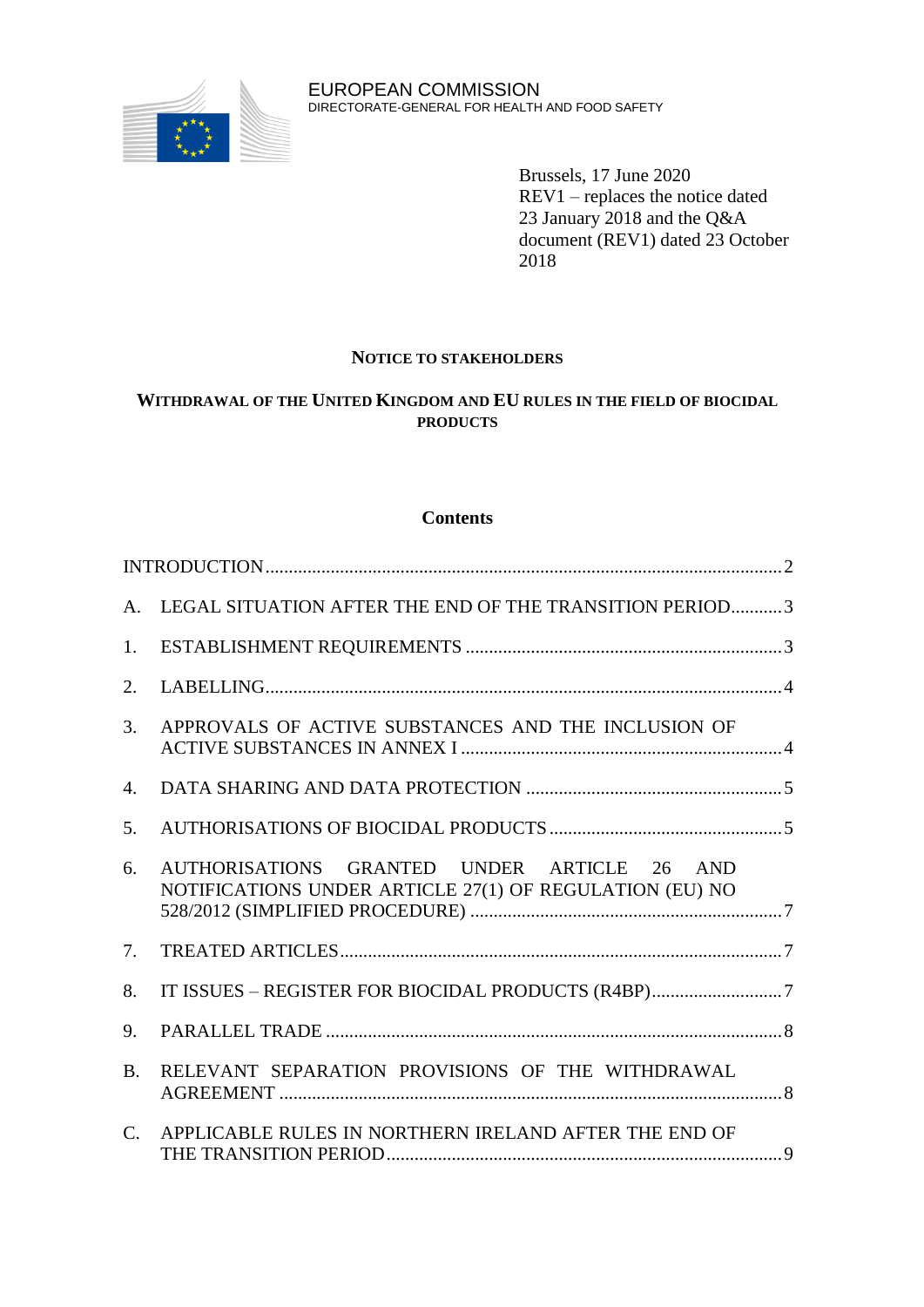## <span id="page-1-0"></span>**INTRODUCTION**

Since 1 February 2020, the United Kingdom has withdrawn from the European Union and has become a "third country".<sup>1</sup> The Withdrawal Agreement<sup>2</sup> provides for a transition period ending on 31 December 2020.<sup>3</sup> Until that date, EU law in its entirety applies to and in the United Kingdom.<sup>4</sup>

During the transition period, the EU and the United Kingdom will negotiate an agreement on a new partnership, providing notably for a free trade area. However, it is not certain whether such an agreement will be concluded and will enter into force at the end of the transition period. In any event, such an agreement would create a relationship which in terms of market access conditions will be very different from the United Kingdom's participation in the internal market,<sup>5</sup> in the EU Customs Union, and in the VAT and excise duty area.

Therefore, all interested parties, and especially economic operators, are reminded of the legal situation applicable after the end of the transition period (Part A below). This notice also explains certain relevant separation provisions of the Withdrawal Agreement (Part B below), as well as the rules applicable in Northern Ireland after the end of the transition period (Part C below).

### **Advice to stakeholders:**

 $\overline{a}$ 

To address the consequences set out in this notice, stakeholders are in particular advised the following:

- UK-based suppliers included in the list established under Article 95 of Regulation (EU) No 528/2012 should appoint a representative established within the Union and communicate this to the European Chemicals Agency (ECHA) (by submitting a ["request for correction"](https://comments.echa.europa.eu/comments_cms/Article95Corrections.aspx)<sup>6</sup>) in due time, so that the information on the Article 95 list is updated before the end of the transition period.
- Suppliers included in the Article 95 list and located in third countries with a representative in the United Kingdom should appoint a new representative established within the Union and communicate this to ECHA (by means of a ["request](https://comments.echa.europa.eu/comments_cms/Article95Corrections.aspx)

<sup>&</sup>lt;sup>1</sup> A third country is a country not member of the EU.

<sup>&</sup>lt;sup>2</sup> Agreement on the withdrawal of the United Kingdom of Great Britain and Northern Ireland from the European Union and the European Atomic Energy Community, OJ L 29, 31.1.2020, p. 7 ("Withdrawal Agreement").

<sup>&</sup>lt;sup>3</sup> The transition period may, before 1 July 2020, be extended once for up to 1 or 2 years (Article 132(1) of the Withdrawal Agreement). The UK government has so far ruled out such an extension.

<sup>&</sup>lt;sup>4</sup> Subject to certain exceptions provided for in Article 127 of the Withdrawal Agreement, none of which is relevant in the context of this notice.

<sup>5</sup> In particular, a free trade agreement does not provide for internal market concepts (in the area of goods and services) such as mutual recognition, the "country of origin principle", and harmonisation. Nor does a free trade agreement remove customs formalities and controls, including those concerning the origin of goods and their input, as well as prohibitions and restrictions for imports and exports.

<sup>6</sup> https://echa.europa.eu/information-on-chemicals/active-substance-suppliers.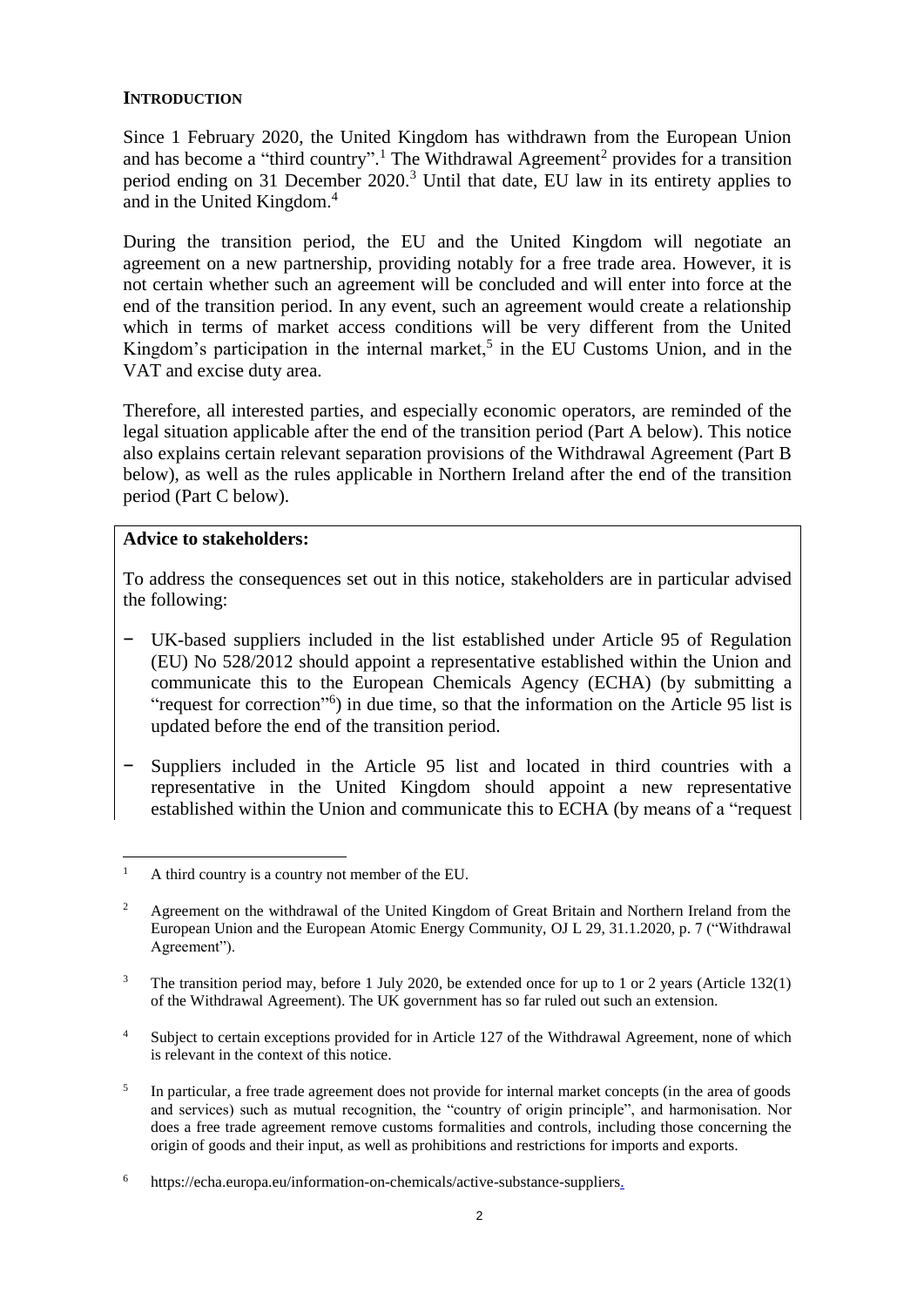[for correction"](https://comments.echa.europa.eu/comments_cms/Article95Corrections.aspx)<sup>7</sup>) in due time, so that the information on the Article 95 list is updated before the end of the transition period.

− UK-based holders of authorisations should transfer the authorisation to a new holder established within an EU Member State. UK-based authorisation holders can trigger the amendment of their existing authorisation by means of an administrative change requiring prior notification before implementation.<sup>8</sup> Such a change has to be submitted sufficiently in time before the end of the transition period.

### **Please note:**

This notice does not address

- general EU chemicals law;
- EU rules on intellectual property (trademarks, designs, etc.), including aspects of exhaustion of intellectual property rights.

For these aspects, other notices are in preparation or have been published.<sup>9</sup>

## <span id="page-2-0"></span>**A. LEGAL SITUATION AFTER THE END OF THE TRANSITION PERIOD**

After the end of the transition period, the EU rules in the field of biocidal products, as set out by Regulation (EU) No 528/2012 of the European Parliament and of the Council of 22 May 2012 concerning the making available on the market and use of biocidal products<sup>10</sup> and relevant implementing and delegated acts adopted by the Commission no longer apply to and in the United Kingdom.<sup>11</sup> This has in particular the following consequences:

### <span id="page-2-1"></span>**1. ESTABLISHMENT REQUIREMENTS**

According to Article 3(1)(p) of Regulation (EC) No 528/2012, authorisation holders for biocidal products must be established within the EU.

According to Article 95(1) of Regulation (EU) No 528/2012, active substance or product suppliers listed in the Article 95 list must be established within the EU. At the end of the transition period, UK suppliers and representatives of non-EU

<sup>7</sup> https://echa.europa.eu/information-on-chemicals/active-substance-suppliers.

<sup>8</sup> Cf. point 3 in section 1 of Title I of the Annex to Commission Implementing Regulation (EU) No 354/2013 on changes of biocidal products authorised in accordance with Regulation (EU) No 528/2012, OJ L 109, 19.4.2013, p. 4.

<sup>9</sup> [https://ec.europa.eu/info/european-union-and-united-kingdom-forging-new-partnership/future](https://ec.europa.eu/info/european-union-and-united-kingdom-forging-new-partnership/future-partnership/preparing-end-transition-period_en)[partnership/preparing-end-transition-period\\_en](https://ec.europa.eu/info/european-union-and-united-kingdom-forging-new-partnership/future-partnership/preparing-end-transition-period_en)

<sup>10</sup> OJ L 167, 27.6.2012, p. 1.

<sup>&</sup>lt;sup>11</sup> Regarding the applicability of the EU biocidal product law to Northern Ireland, see Part C of this notice.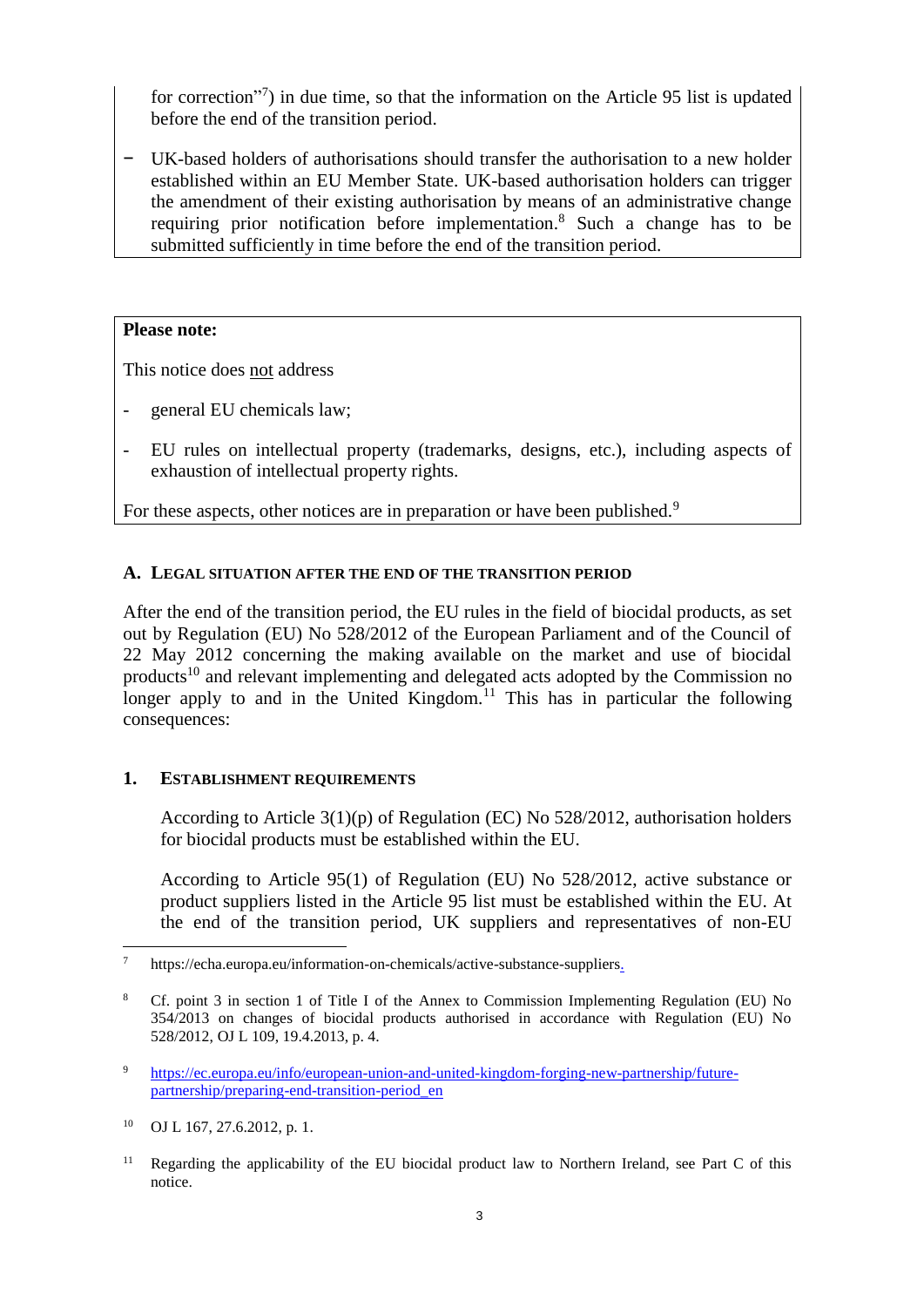suppliers based in the UK will be removed from the Article 95 list, and active substances or biocidal products from this source will no longer be allowed to be made available on the EU market.

### <span id="page-3-0"></span>**2. LABELLING**

Article 69(2)(d) of Regulation (EU) No 528/2012 requires that the name and address of the authorisation holder are shown on the label. If an authorisation holder is changed (see point A.1 of this notice), this has to be reflected in the labelling for products placed on the EU market.

## <span id="page-3-1"></span>**3. APPROVALS OF ACTIVE SUBSTANCES AND THE INCLUSION OF ACTIVE SUBSTANCES IN ANNEX I**

The Withdrawal Agreement provides that the United Kingdom, already during the transition period, cannot act as leading authority for risk assessments, examinations, approvals or authorisations at the level of the Union or at the level of Member States acting jointly as referred to in the acts and provisions listed in Annex VII of the Withdrawal Agreement.<sup>12</sup> This annex includes Regulation (EU) No 528/2012.

Hence, since the withdrawal of the United Kingdom, and already during the transition period, the United Kingdom can no longer act as evaluating Competent Authority (eCA). Therefore, as regards the active substances/product-type combinations for which the competent authority of the United Kingdom had been designated as the eCA, it has been necessary to designate a new  $eCA$ <sup>13</sup>. The Withdrawal Agreement obliges the United Kingdom to transfer all relevant files and documents to the new  $eCA<sup>14</sup>$ . Notwithstanding the stage of evaluation of the application, the Member States whose competent authorities are to replace that of the United Kingdom are entitled to recover the costs of the work carried out by fees established in accordance with Article 80 of Regulation (EU) No 528/2012.<sup>15</sup>

Renewal of approval of active substances after the withdrawal of the United Kingdom: Article 13(3) of Regulation (EU) No 528/2012 does not require that the eCA for the renewal or approval must be the eCA for the first approval, although it is usually recommended as a means to streamline the process. When submitting an application for renewal, the applicant is to submit the name of the competent

<sup>&</sup>lt;sup>12</sup> Article 128(6) of the Withdrawal Agreement.

<sup>13</sup> Commission Delegated Regulation (EU) 2019/227 amending Delegated Regulation (EU) No 1062/2014 as regards certain active substances/product-type combinations for which the competent authority of the United Kingdom has been designated as the evaluating competent authority, OJ L 37, 8.2.2019, p. 1.

<sup>&</sup>lt;sup>14</sup> Article 44 of the Withdrawal Agreement. See also section B of this notice.

<sup>&</sup>lt;sup>15</sup> Cf. Article 6a(2) of Commission Delegated Regulation (EU) No 1062/2014 of 4 August 2014 on the work programme for the systematic examination of all existing active substances contained in biocidal products referred to in Regulation (EU) No 528/2012 of the European Parliament and of the Council (OJ L 294, 10.10.2014, p. 1); Recital 5 of Commission Delegated Regulation (EU) 2019/227 of 28 November 2018 amending Delegated Regulation (EU) No 1062/2014 as regards certain active substances/product-type combinations for which the competent authority of the United Kingdom has been designated as the evaluating competent authority, OJ L 37, 8.2.2019, p. 1.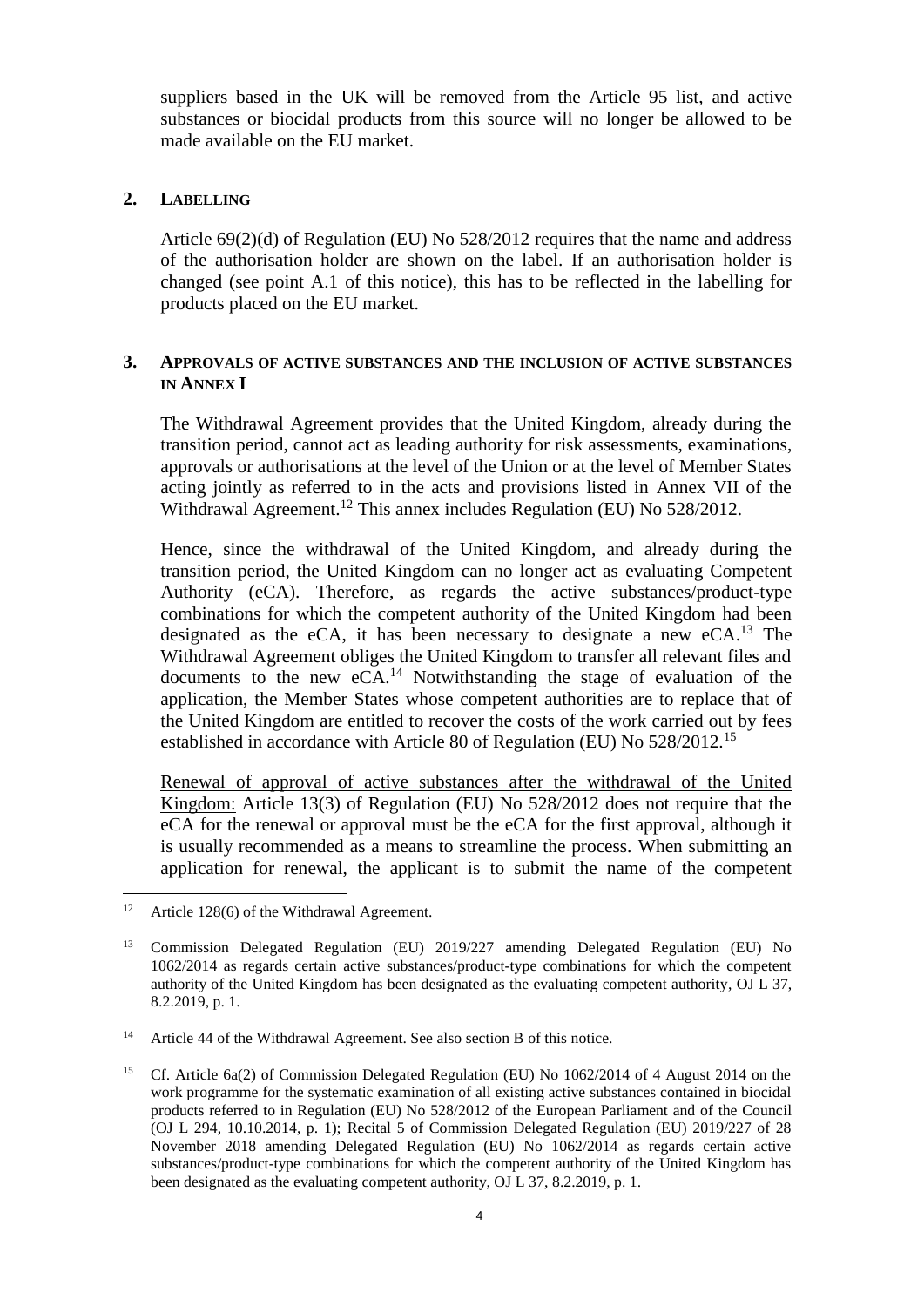authority of the Member State that is proposed for evaluating the application for renewal and provide written confirmation that that competent authority agrees to do so.

Substances already approved or already included in Annex I to Regulation (EU) No 528/2012 before the UK withdrawal: The withdrawal of the United Kingdom has no effect in the EU on the validity of existing approvals of active substances by the Commission, nor on the active substances already included in Annex I to Regulation (EU) No 528/2012.

## <span id="page-4-0"></span>**4. DATA SHARING AND DATA PROTECTION**

The data sharing mechanism provided for in Articles 62 and 63 of Regulation (EU) No 528/2012 applies to all companies, i.e. it continues to apply to UK-based companies.

The data protection provided for in Articles 59 and 60 of Regulation (EU) No 528/2012 continue to apply to UK-based companies.

## <span id="page-4-1"></span>**5. AUTHORISATIONS OF BIOCIDAL PRODUCTS**

The Withdrawal Agreement provides that the United Kingdom, already during the transition period, cannot act as leading authority for risk assessments, examinations, approvals or authorisations at the level of the Union or at the level of Member States acting jointly as referred to in the acts and provisions listed in Annex VII of the Withdrawal Agreement.<sup>16</sup> This annex includes Regulation (EU) No 528/2012.

Hence, since the withdrawal of the United Kingdom, and already during the transition period, the United Kingdom can no longer act as reference Member State in the mutual recognition in sequence or in parallel.

New applications: since the withdrawal of the United Kingdom, a new application for an authorisation for a biocidal product cannot be submitted to the United Kingdom as reference Member State.

Mutual recognition procedures for which the United Kingdom was acting as reference Member State and which were pending on the withdrawal date: assessments have to be completed by an EU Member State acting as reference Member State or the authorisation process has to be terminated without granting an authorisation. The Withdrawal Agreement obliges the United Kingdom to transfer all relevant files and documents to the new reference Member State.<sup>17</sup> According to Article 80(2) of Regulation (EU) No 528/2012, Member States shall directly charge applicants fees for services that they provide with respect to the procedures under this Regulation.

Assessments with the United Kingdom acting as reference Member State for mutual recognition procedures, or as evaluating Member State for Union authorisation

<sup>&</sup>lt;sup>16</sup> Article 128(6) of the Withdrawal Agreement.

<sup>&</sup>lt;sup>17</sup> Article 44 of the Withdrawal Agreement. See also section B of this notice.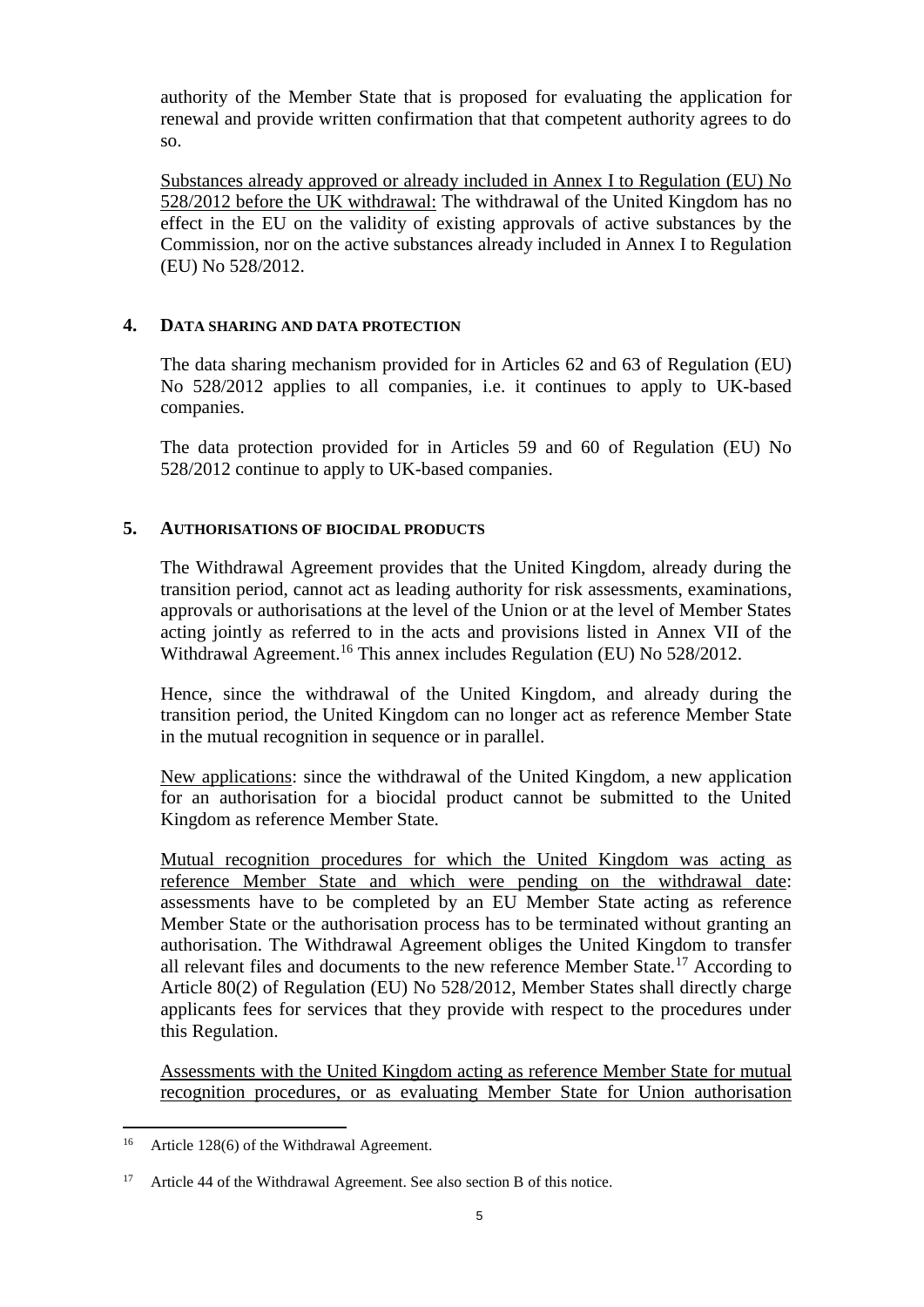applicants, which have been completed, i.e. the assessment is made available to the concerned Member States in accordance with Article 34(4) of Regulation (EU) No 528/2012, or the conclusions of the evaluation are submitted to ECHA in accordance with Article 44 of Regulation (EU) No 528/2012, but the United Kingdom has not issued its national authorisation before the withdrawal date, ECHA has not submitted its opinion to the Commission in accordance with Article 44(3) of Regulation (EU) No 528/2012, or a referral or objection to the coordination group took place in accordance with Article 35 of Regulation (EU) No 528/2012: the role of reference Member State or evaluating competent authority has to be taken over by the competent authority of an EU Member State. The Withdrawal Agreement obliges the United Kingdom to transfer all relevant files and documents to the new reference Member State.<sup>18</sup> According to Article 80(2) of Regulation (EU) No 528/2012, Member States shall directly charge applicants fees for services that they provide with respect to the procedures under this Regulation.

Authorisation in the mutual recognition procedure of an authorisation by the United Kingdom issued before the withdrawal date: an EU Member State can no longer accept an application for mutual recognition nor issue an authorisation by recognising an authorisation issued by the United Kingdom, even if this authorisation was granted by the United Kingdom prior to the withdrawal date.

Authorisations based on mutual recognition of a United Kingdom authorisation granted by Member States before the withdrawal date remain valid.

During the transition period, the United Kingdom has to still accept and review new applications for authorisations in its territory, i.e. assume its role as the Member State concerned in the meaning of Articles 33 and 34 of Regulation (EU) No 528/2012.

During the transition period, a Union authorisation issued by the Commission in accordance with Article 44(5) of Regulation (EU) No 528/2012 is valid in the United Kingdom.

Renewal of the authorisation of a biocidal product after the UK withdrawal: Both, Commission Implementing Regulation (EU) No 354/2013<sup>19</sup> and Commission Delegated Regulation (EU) No  $\frac{492}{2014^{20}}$  allow the authorisation holder to choose another reference Member State. The holder will, however, need to submit within the application a written confirmation that the new competent authority agrees to act as reference Member State. According to Article 80(2) of Regulation (EU) No 528/2012, Member States shall directly charge applicants fees for services that they provide with respect to the procedures under this Regulation.

<sup>&</sup>lt;sup>18</sup> Article 44 of the Withdrawal Agreement.

<sup>&</sup>lt;sup>19</sup> Commission Implementing Regulation (EU) No 354/2013 of 18 April 2013 on changes of biocidal products authorised in accordance with Regulation (EU) No 528/2012 of the European Parliament and of the Council, OJ L 109, 19.4.2013, p. 4.

<sup>&</sup>lt;sup>20</sup> Commission Delegated Regulation (EU) No  $492/2014$  of 7 March 2014 supplementing Regulation (EU) No 528/2012 of the European Parliament and of the Council as regards the rules for the renewal of authorisations of biocidal products subject to mutual recognition, OJ L 139, 14.5.2014, p. 1.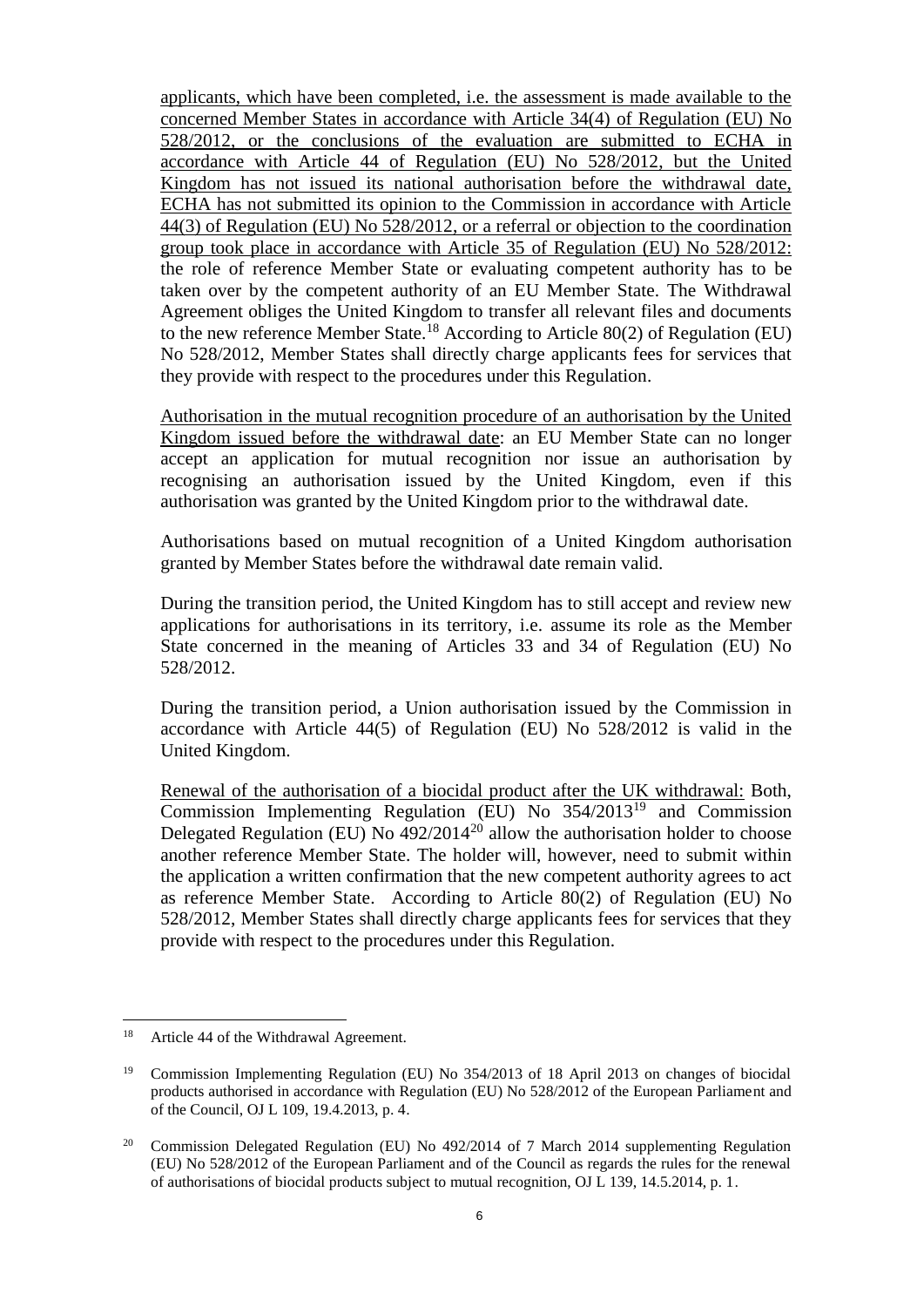## <span id="page-6-0"></span>**6. AUTHORISATIONS GRANTED UNDER ARTICLE 26 AND NOTIFICATIONS UNDER ARTICLE 27(1) OF REGULATION (EU) NO 528/2012 (SIMPLIFIED PROCEDURE)**

Authorisations granted by the United Kingdom under Article 26 and notifications under Article 27(1) of Regulation (EU) No 528/2012 of a low risk biocidal product authorised in the United Kingdom via the simplified procedure are no longer valid in the EU **after** the end of the transition period.

Thus, low-risk biocidal products authorised in the United Kingdom via the simplified procedure and notified to EU Member States in accordance with Article 27(1) of Regulation (EU) No 528/2012 can no longer be placed on the EU market **after** the end of the transition period.

#### <span id="page-6-1"></span>**7. TREATED ARTICLES**

Any treated article placed on the EU market is subject to the provisions of Regulation (EU) No 528/2012, in particular Articles 58 and 94. After the end of the transition period, shipments from the United Kingdom to the EU of a treated article will be considered as import and, consequently, placing on the market of such treated article. If the treated article was placed on the UK market before UK withdrawal, it can be expected to be compliant with Regulation (EU) No 528/2012, and there should be no specific consequences as regards to compliance with Regulation (EU) No 528/2012, unless the active substance contained in the treated article is no longer approved or the approval regulation of the active substance specifies other conditions or restrictions after the treated article had been placed on the UK market. It remains the responsibility of the person placing on the market a treated article to ensure compliance with Articles 58 and 94 of Regulation (EU) No 528/2012.

### <span id="page-6-2"></span>**8. IT ISSUES – REGISTER FOR BIOCIDAL PRODUCTS (R4BP)**

Companies based in third countries, including the United Kingdom, have access to R4BP for certain processes, e.g., approval, notifications and submissions of active substances.

UK-based companies will be able to perform the same actions allowed for non-EU companies (e.g. active substance approval submissions).

A UK-based company can continue to act as a "case owner" in R4BP. This means that it will be able, among other things, to submit applications/notifications for active substances and monitor the progress of a given case. For instance, UK-based companies can continue to request active substance approvals (or renewals of approval) after the withdrawal of the United Kingdom. However, it is worthwhile recalling here that a biocidal product authorisation can only be granted to a person established within the EU.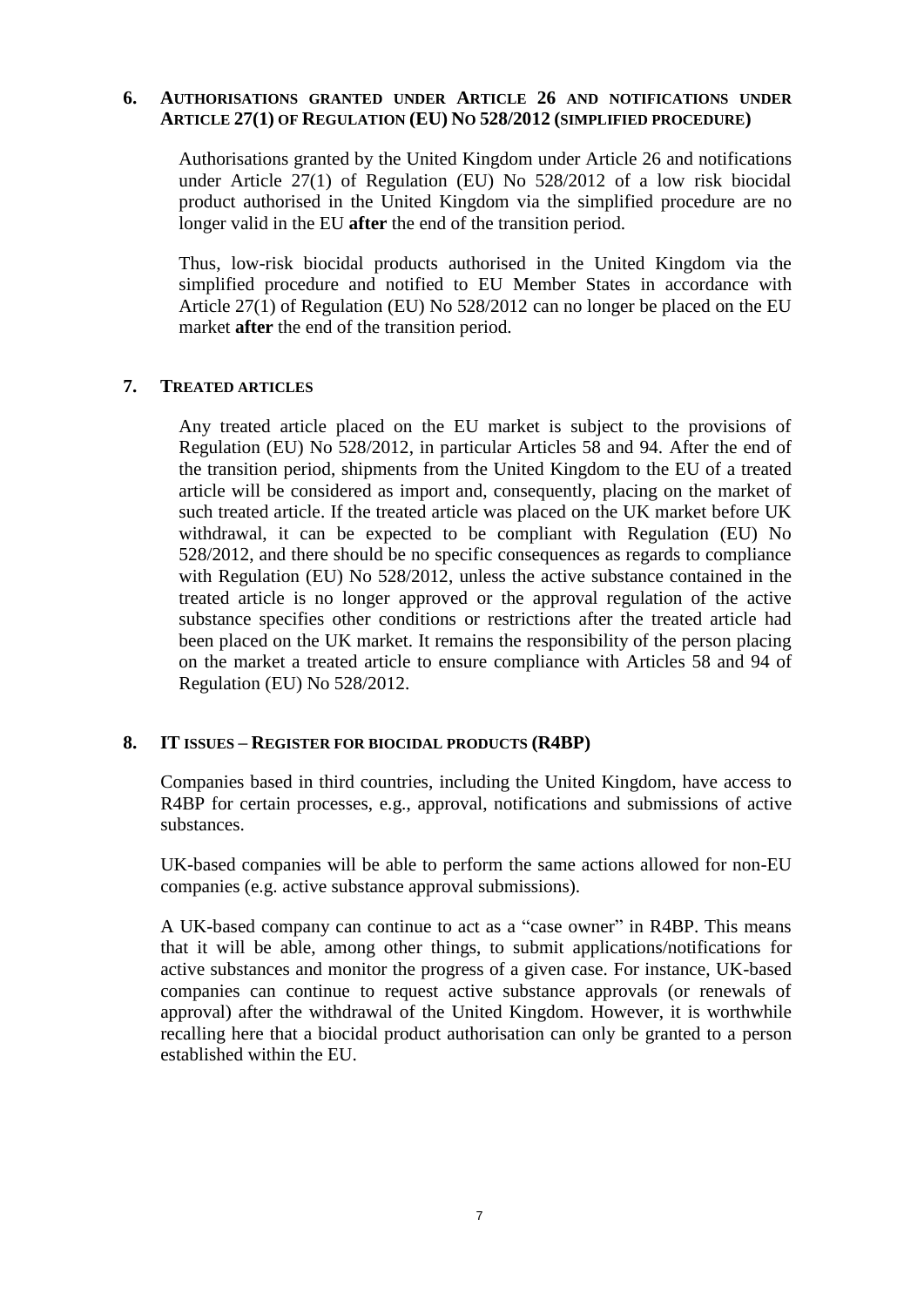## <span id="page-7-0"></span>**9. PARALLEL TRADE<sup>21</sup>**

Article 53 of Regulation (EU) No 528/2012 provides for issuance of a parallel trade permit for a biocidal product that is authorised in another Member State ("Member State of origin").<sup>22</sup>

During the transition period, parallel trade permits issued by the United Kingdom or issued by an EU Member State with the United Kingdom being the Member State of origin remain valid.

A parallel trade permit issued by an EU Member State for a biocidal product of which the United Kingdom was the Member State of origin is no longer valid after the end of the transition period.

After the end of the transition period, Member States cannot issue parallel trade permits based on Article 53 of Regulation (EU) No 528/2012 where the country of origin is the United Kingdom.

## <span id="page-7-1"></span>**B. RELEVANT SEPARATION PROVISIONS OF THE WITHDRAWAL AGREEMENT**

Article 41(1)(a) of the Withdrawal Agreement provides that an existing and individually identifiable good lawfully placed on the market in the EU or the United Kingdom before the end of the transition period may be further made available on the market of the EU or of the United Kingdom and circulate between these two markets until it reaches its enduser.

The economic operator relying on that provision bears the burden of proof of demonstrating on the basis of any relevant document that the good was placed on the market in the EU or the United Kingdom before the end of the transition period.<sup>23</sup>

For the purposes of that provision, "placing on the market" means the first supply of a good for distribution, consumption or use on the market in the course of a commercial activity, whether in return for payment or free of charge.<sup>24</sup> "Supply of a good for distribution, consumption or use" means that "an existing and individually identifiable good, after the stage of manufacturing has taken place, is the subject matter of a written or verbal agreement between two or more legal or natural persons for the transfer of ownership, any other property right, or possession concerning the good in question, or is the subject matter of an offer to a legal or natural person or persons to conclude such an agreement."<sup>25</sup>

<sup>&</sup>lt;sup>21</sup> It is recalled that this notice does <u>not a</u>ddress issues of intellectual property, and exhaustion of intellectual property rights

<sup>&</sup>lt;sup>22</sup> A condition for granting a parallel trade permit under Article 53 is that it is granted to a product that is identical to a biocidal product already authorised in the Member State of introduction.

<sup>&</sup>lt;sup>23</sup> Article 42 of the Withdrawal Agreement.

<sup>&</sup>lt;sup>24</sup> Article 40(a) and (b) of the Withdrawal Agreement.

<sup>&</sup>lt;sup>25</sup> Article 40(c) of the Withdrawal Agreement.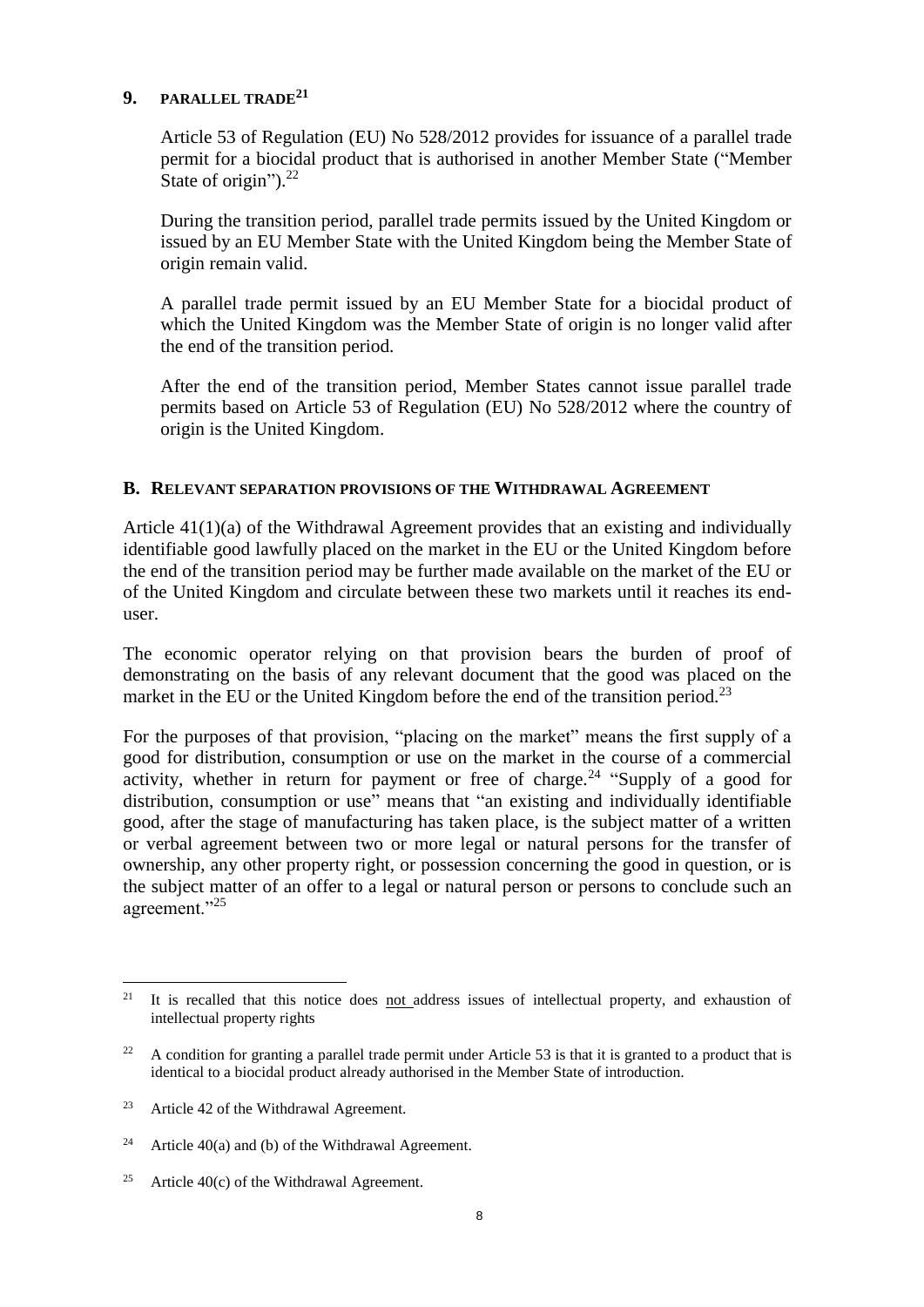**Example:** An individual pack of a biocidal product having a Union authorisation granted by the Commission and sold by an EU-based manufacturer to an EU-based wholesale distributor before the end of the transition period can still be imported into the United Kingdom on the basis of the EU authorisation.

## <span id="page-8-0"></span>**C. APPLICABLE RULES IN NORTHERN IRELAND AFTER THE END OF THE TRANSITION PERIOD**

After the end of the transition period, the Protocol on Ireland/Northern Ireland ("IE/NI Protocol") applies.<sup>26</sup> The IE/NI Protocol is subject to periodic consent of the Northern Ireland Legislative Assembly, the initial period of application extending to 4 years after the end of the transition period. $27$ 

The IE/NI Protocol makes certain provisions of EU law applicable also to and in the United Kingdom in respect of Northern Ireland. In the IE/NI Protocol, the EU and the United Kingdom have furthermore agreed that insofar as EU rules apply to and in the United Kingdom in respect of Northern Ireland, Northern Ireland is treated as if it were a Member State.<sup>28</sup>

The IE/NI Protocol provides that Regulation (EU) No 528/2012 applies to and in the United Kingdom in respect of Northern Ireland.<sup>29</sup>

This means that references to the EU in Parts A and B of this Notice have to be understood as including Northern Ireland, whereas references to the United Kingdom have to be understood as referring only to Great Britain.

More specifically, this means *inter alia* the following:

- a biocidal product placed on the market in Northern Ireland has to comply with Regulation (EU) No 528/2012;
- a biocidal product produced in Northern Ireland and shipped to the EU is not an imported biocidal product (see above, section A);
- a biocidal product shipped from Great Britain to Northern Ireland is an imported biocidal product (see above, section A);
- establishment requirements (see above, section A) are fulfilled by being established in Northern Ireland.

However, the IE/NI Protocol excludes the possibility for the United Kingdom in respect of Northern Ireland to

participate in the decision-making and decision-shaping of the Union;<sup>30</sup>

<sup>&</sup>lt;sup>26</sup> Article 185 of the Withdrawal Agreement.

<sup>&</sup>lt;sup>27</sup> Article 18 of the IE/NI Protocol.

<sup>&</sup>lt;sup>28</sup> Article 7(1) of the Withdrawal Agreement in conjunction with Article 13(1) of the IE/NI Protocol.

<sup>&</sup>lt;sup>29</sup> Article 5(4) of the IE/NI Protocol and section 24 of annex 2 to that Protocol.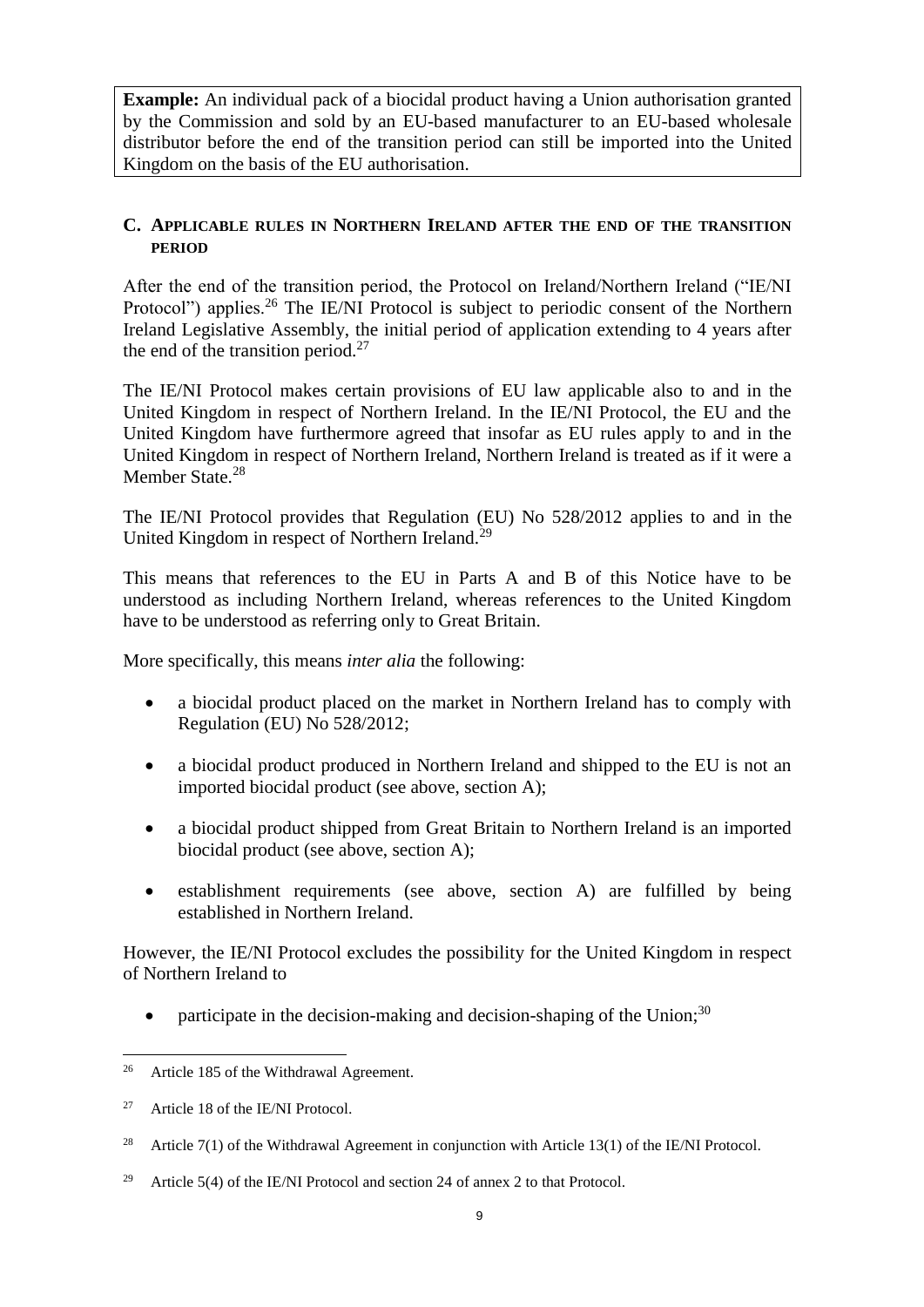- initiate objections, safeguard or arbitration procedures to the extent that they concern regulations, standards, assessments, registrations, certificates, approvals and authorisations issued or carried out by EU Member States; <sup>31</sup>
- act as leading authority for assessments, examinations, approvals and authorisations: $3\overline{2}$
- invoke the country of origin principle or mutual recognition for products placed legally on the market in Northern Ireland.<sup>33</sup>

More specifically, this means *inter alia* the following:

- The United Kingdom, in respect of Northern Ireland cannot act as eCA for active substance procedures nor as reference Member State for product authorisation procedures;
- The United Kingdom, in respect of Northern Ireland cannot trigger referrals or propose refusing to grant an authorisations or adjust the terms and conditions in accordance with Articles 35 and 37 of Regulation (EU) No 528/2012.
- Moreover, with regard to Regulation (EU) No 528/2012 it should be stressed that: the United Kingdom, in respect of Northern Ireland cannot request the Commission to decide in accordance with Article 3(3) of Regulation (EU) No 528/2012);
- The United Kingdom, in respect of Northern Ireland cannot request the Commission to review the approval on an active substance in accordance with Article 15(1) of Regulation (EU) No 528/2012);
- The United Kingdom, in respect of Northern Ireland cannot request the Commission to amend Annex I in accordance with Article 28(4) of Regulation (EU) No 528/2012).
- The United Kingdom, in respect of Northern Ireland cannot request the Biocidal Products Committee of ECHA to establish an opinion in accordance with point g of Article 75(1) of Regulation (EU) No 528/2012).
- The United Kingdom, in respect of Northern Ireland cannot take provisional measures in accordance with the safeguard clause in Article 88 of Regulation (EU) No 528/2012);

However, the IE/NI Protocol does not exclude the following:

<sup>&</sup>lt;sup>30</sup> Where an information exchange or mutual consultation is necessary, this will take place in the joint consultative working group established by Article 15 of the IE/NI Protocol.

 $31$  Fifth subparagraph of Article 7(3) of the IE/NI Protocol.

<sup>32</sup> Article 13(6) of the IE/NI Protocol.

 $33$  First subparagraph of Article 7(3) of the IE/NI Protocol.